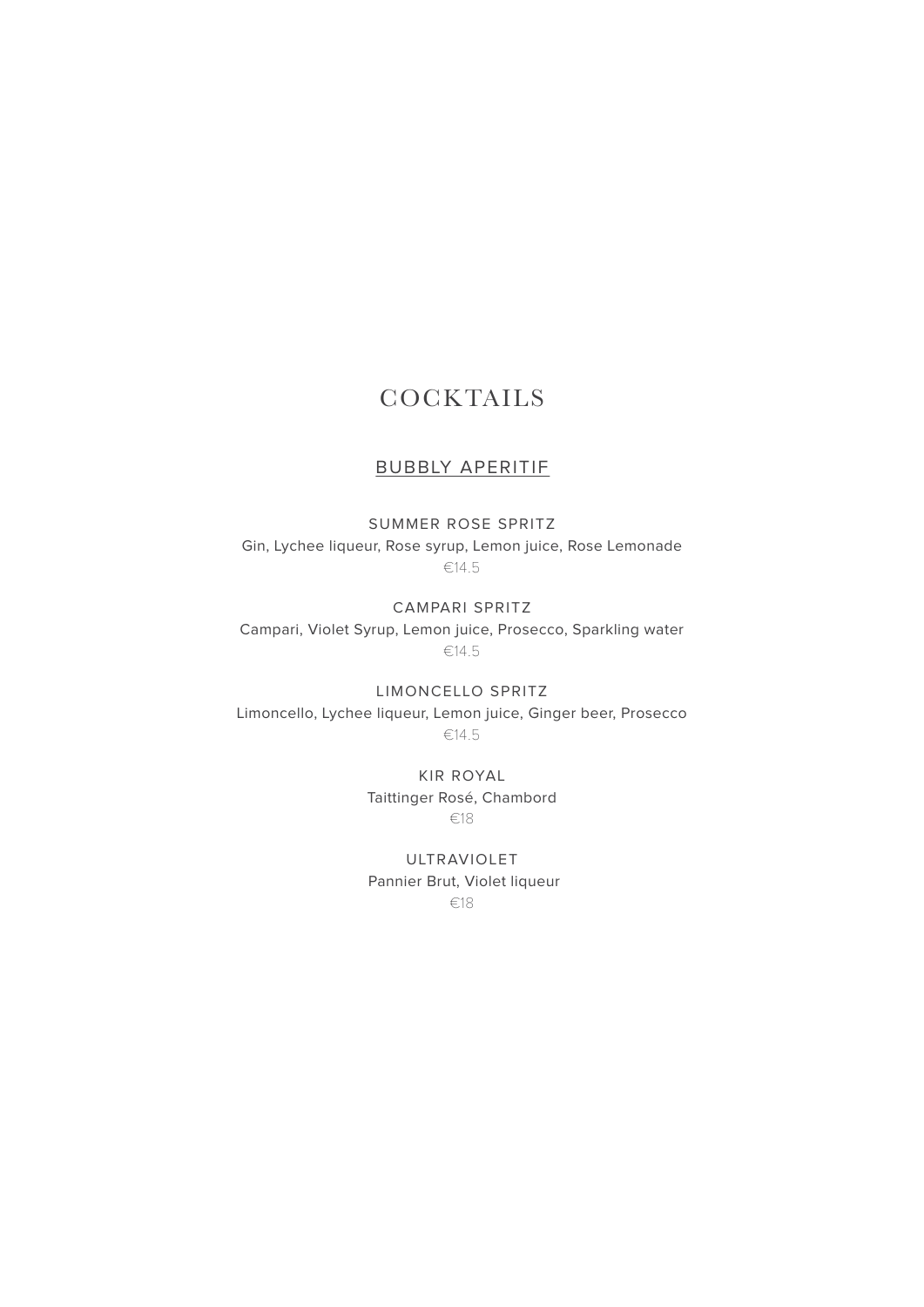## **COCKTAILS**

### TWISTED CLASSICS

### SMOKED RAZZ NEGRONI

Raspberry Gin, Campari, Red Vermouth, Berries, Lemon zest, Smoke €14.5

#### GINGER DAIQUIRI

El Dorado 3 Y.O., Ginger cordial, Lime juice, Fresh ginger €14.5

### BREAKFAST AT TIFFANY

Gin, Cointreaue, Lemon juice, Orange marmalade €14.5

#### BUMBUCOLADA

Bumbu, Coconut milk, Lemon juice, Mango juice €14.5

#### GREEN FAIRY

El Dorado 3 Y.O., Lime juice, Stalk of mint, Soda water, Mint foam €14.5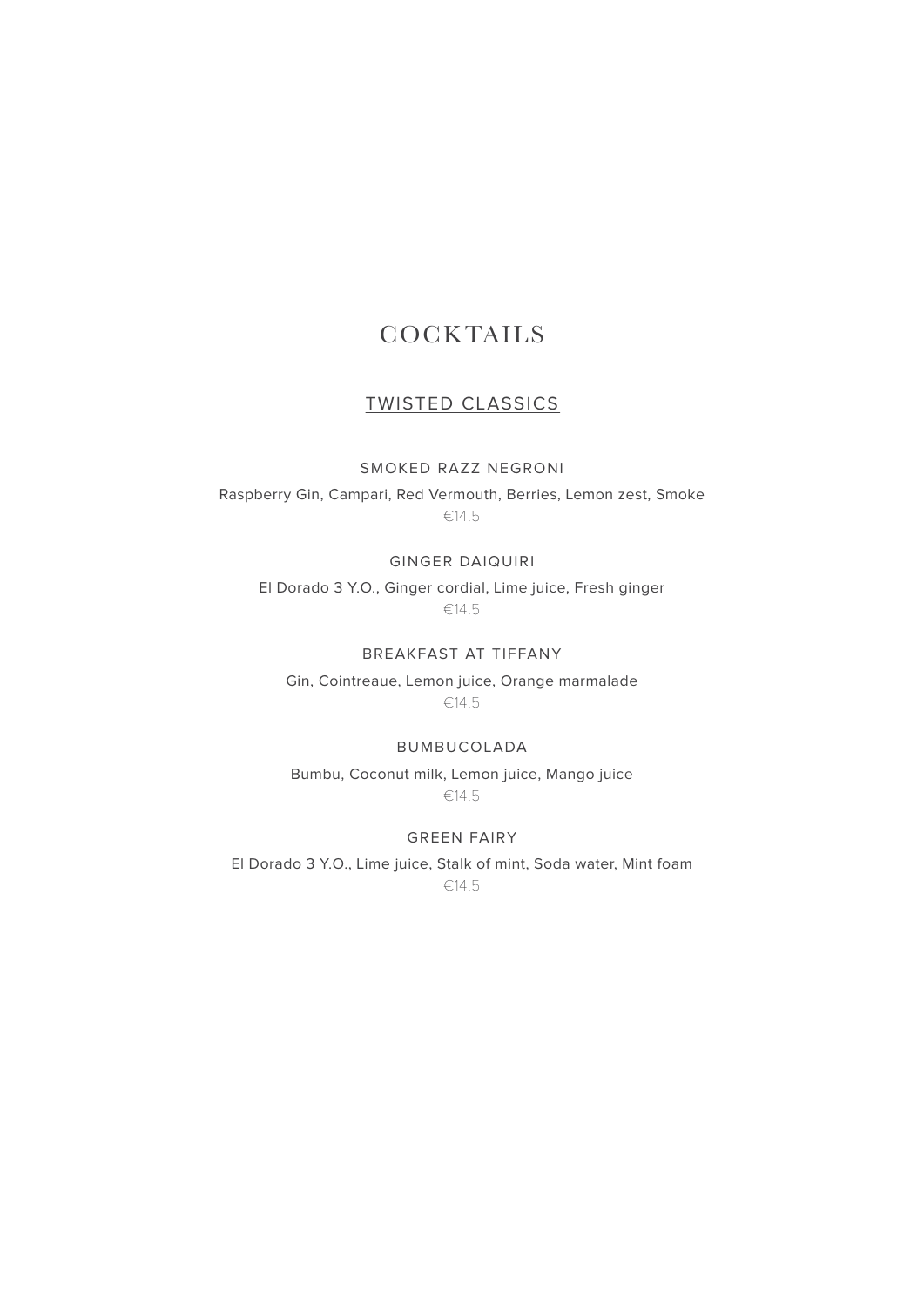## **COCKTAILS**

### LIQUID DESSERTS

#### FOREST FRUIT CAKE

Mozart dark chocolate, Heering Cherry Brandy, Chambord €14.5

#### BOUNTY

Malibu, Mozart dark chocolate, Coconut milk €14.5

#### TIFFANY SOUR

Russian Standard, Vodka-Lime Sorbet, Lemon zest €14.5

SUMMER CAPPUCCINO

Kahlua, Vanilla Syrup, Lemon juice, Molecular Mozart white chocolate foam €14.5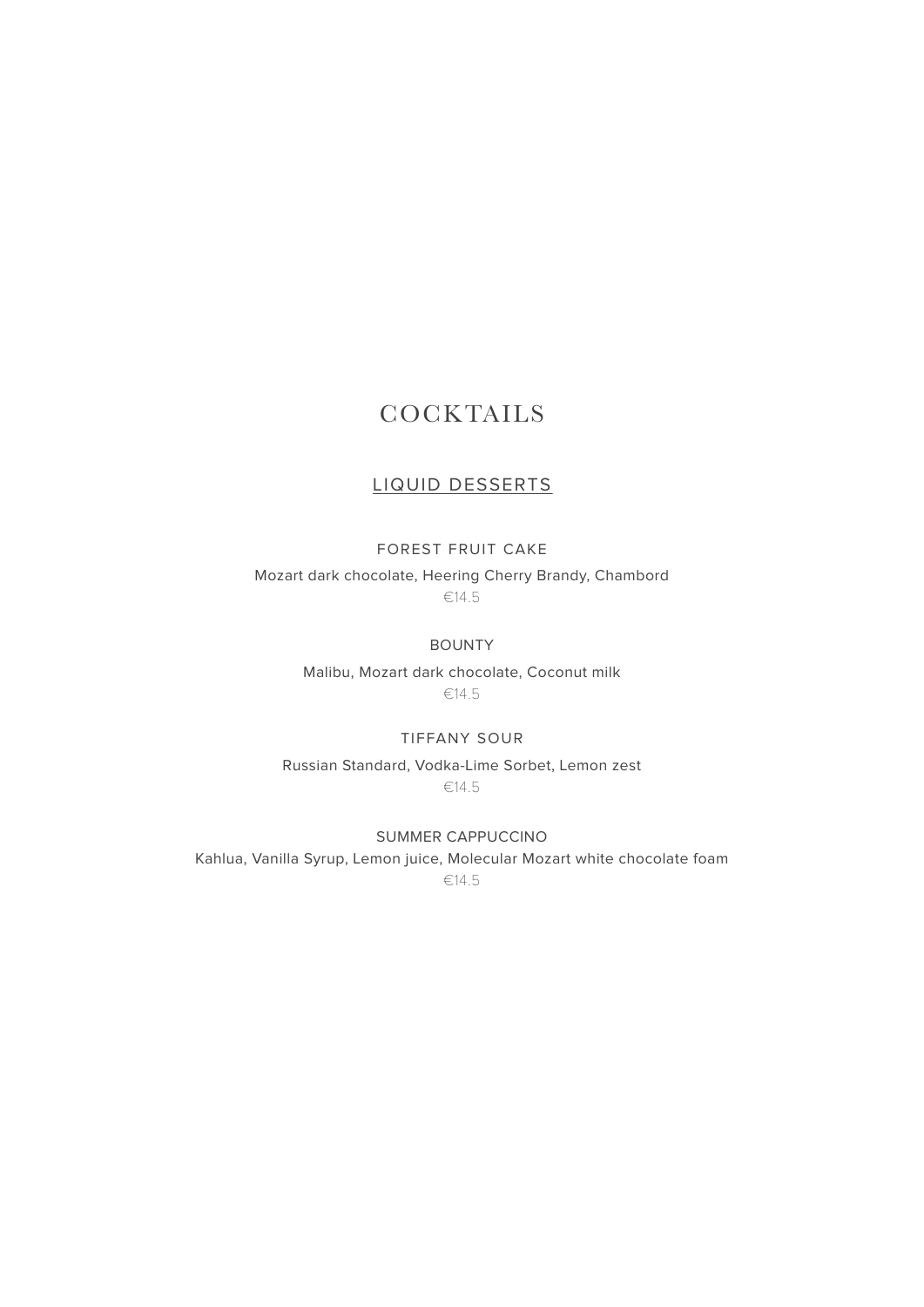### WINE

| <b>SPARKLING WINE</b>                              |               |
|----------------------------------------------------|---------------|
| Gancia Prosecco                                    | €34           |
| <b>Tattinger Prestige Rose</b>                     | €110          |
| Pannier Brut                                       | €120          |
| Dom Perignon Vintage                               | €330          |
| <b>Krug Grande Cuvee</b>                           | €410          |
| Louis Roederer Cristal                             | €455          |
| WHITE WINE                                         |               |
| Amplitude, Cotes de Gascogne, France               | €33           |
| Lugana La Musina, Sartori                          | €38           |
| Riesling Willy Gisselbrecht, Alsace France         | €42           |
| Clos Henri Sauvignon blanc, Marlboroug             | €47           |
| Chablis Premier Cru Vaillons, Burgundy             | €63           |
| Pouilly Fume 'En Travertin' Henri Bourgeois, Loire | €49           |
| Limite Norte de Ramon Bilbao, Rioja                | €94           |
| <b>RED WINE</b>                                    |               |
| Mandrarossa Nero d'Avola Costadune, Sicily         | €33           |
| Chianti Classico Cecchi Itali                      | €38           |
| Notte Rossa Primitivo di Manduria, Puglia Italy    | €48           |
| Chateau Ka, Lebanon                                | €79           |
| Marchesi di Barolo, Piedmont                       | $\epsilon$ 91 |
| Charmes de Kirwan, Margaux France                  | €94           |
| ROSE WINE                                          |               |
| Manon Cotes de Provence, France                    | €34           |

LaLomba Rosado, Ramon Bilbao, Rioja €44.5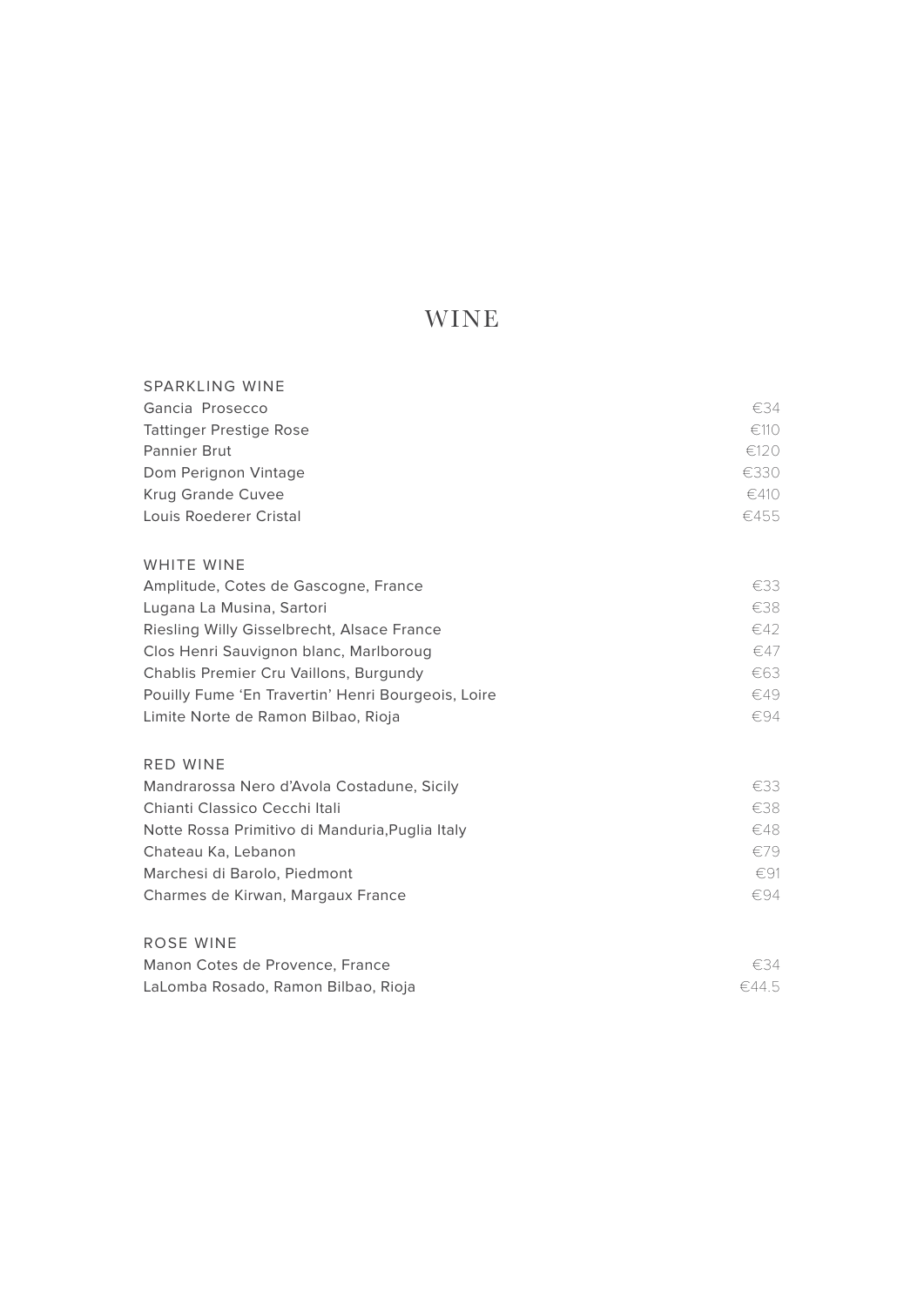# WINE BY GLASS

| SPARKLING WINE                                  |              |
|-------------------------------------------------|--------------|
| Gancia Prosecco                                 | €9.5         |
| <b>Tattinger Prestige Rose</b>                  | €18          |
| <b>Pannier Brut</b>                             | €18          |
| WHITE WINE                                      |              |
| Amplitude, Cotes de Gascogne, France            | €8.5         |
| Lugana La Musina, Sartori                       | $\epsilon$ 9 |
| Riesling Willy Gisselbrecht, Alsace France      | €9.5         |
| <b>RED WINE</b>                                 |              |
| Chianti Classico, Cecchi Itali                  | €8           |
| Notte Rossa Primitivo di Manduria, Puglia Italy | €10.5        |
| ROSE WINE                                       |              |
| Manon Cotes de Provence, France                 | €8.5         |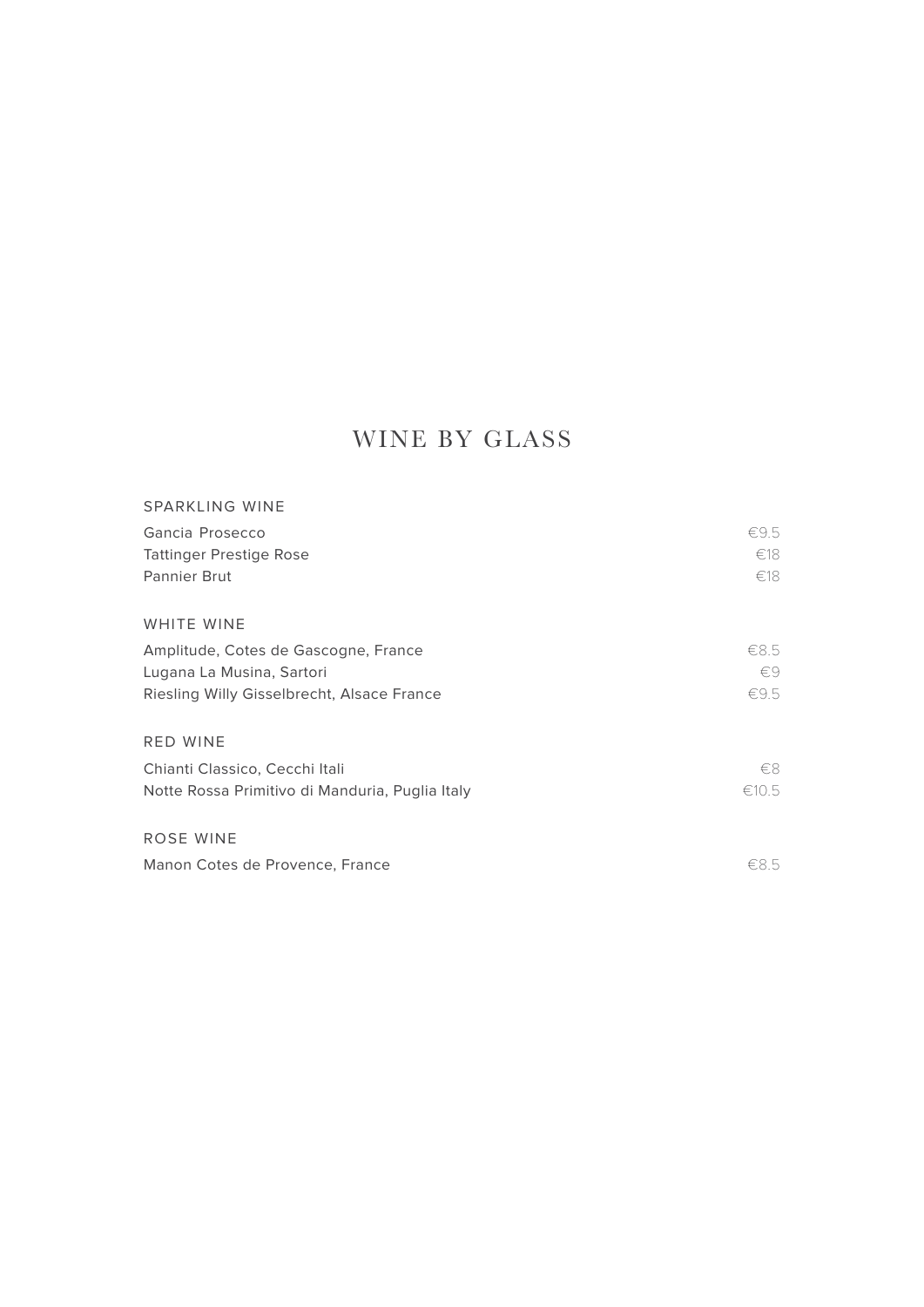## CELLAR WINE

### CELLAR WHITE WINES Meursault Les Charmes 2004 Pierre Andre, Burgundy, France €162 Chateauneuf du Pape Marie Leontine 2016 Chateau la Gardine, Rhone, France €244 CELLAR RED WINES Marchesi di Barolo Sarmassa 2013, Italy <del>€152</del> Siepi IGT 2006 Mazzei, Tuscany, Italy **Example 2012** €310 Chateau Kirwan Margaux Grand Cru Classe 2001, Bordeaux, France €246 Saint-Emilion Grand Cru 2007 Chateau Angelus, Bordeaux, France €620

Pessac-Leognan Grand Cru Classe 2003 Chateau Haut-Brion, Bordeaux, France €1100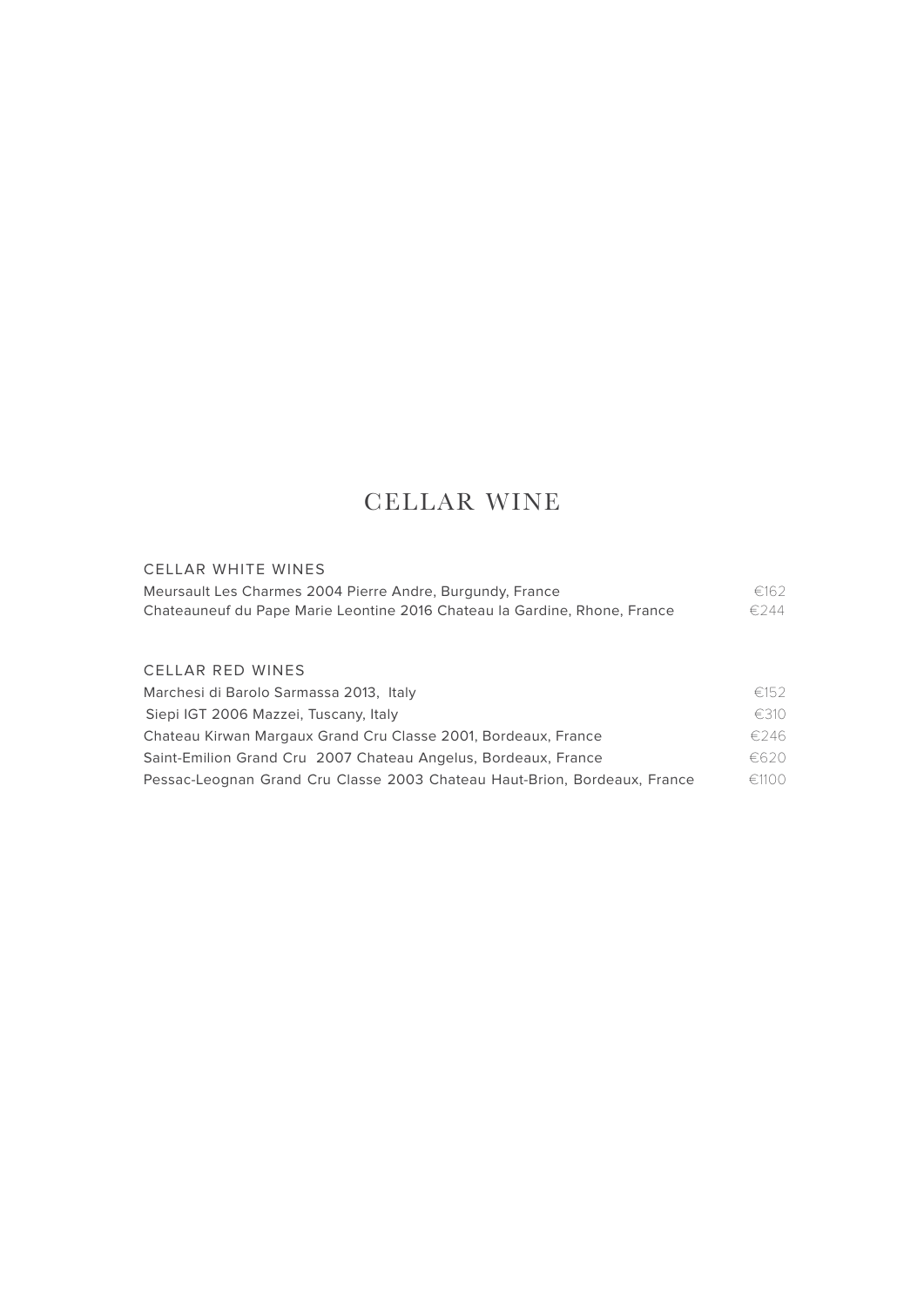# SPIRITS

| LIQUEURS                     |               |
|------------------------------|---------------|
| Amaro del Capo               | €6            |
| Amaro Lucano                 | €6            |
| Amaretto Disaronno           | €6            |
| Averna                       | €6            |
| <b>Baileys</b>               | €6            |
| Campari                      | €6            |
| Limoncello                   | €6            |
| Kahlua                       | €6            |
| Frangelico                   | €6            |
| Carpano Antica               | €6            |
| <b>Martini Selection</b>     | €6<br>€6      |
| Cointreau                    |               |
| GIN                          |               |
| Tanqueray                    | €10           |
| Hendricks                    | $\epsilon$ 12 |
| Monkey 47                    | €13           |
| <b>Gin Mare</b>              | €14           |
| Edinburgh Gin Raspberry      | $\in \infty$  |
| Edinburgh Gin Elderflower    | €9            |
| <b>Martin Millers</b>        | €13           |
| <b>VODKA</b>                 |               |
| <b>Gold Russian Standard</b> | €9            |
| Beluga                       | €12           |
|                              |               |
| TEQUILA PATRON SELECTION     |               |
| Silver                       | €12           |
| Anejo                        | €14           |
| Casa Dragones                | €17           |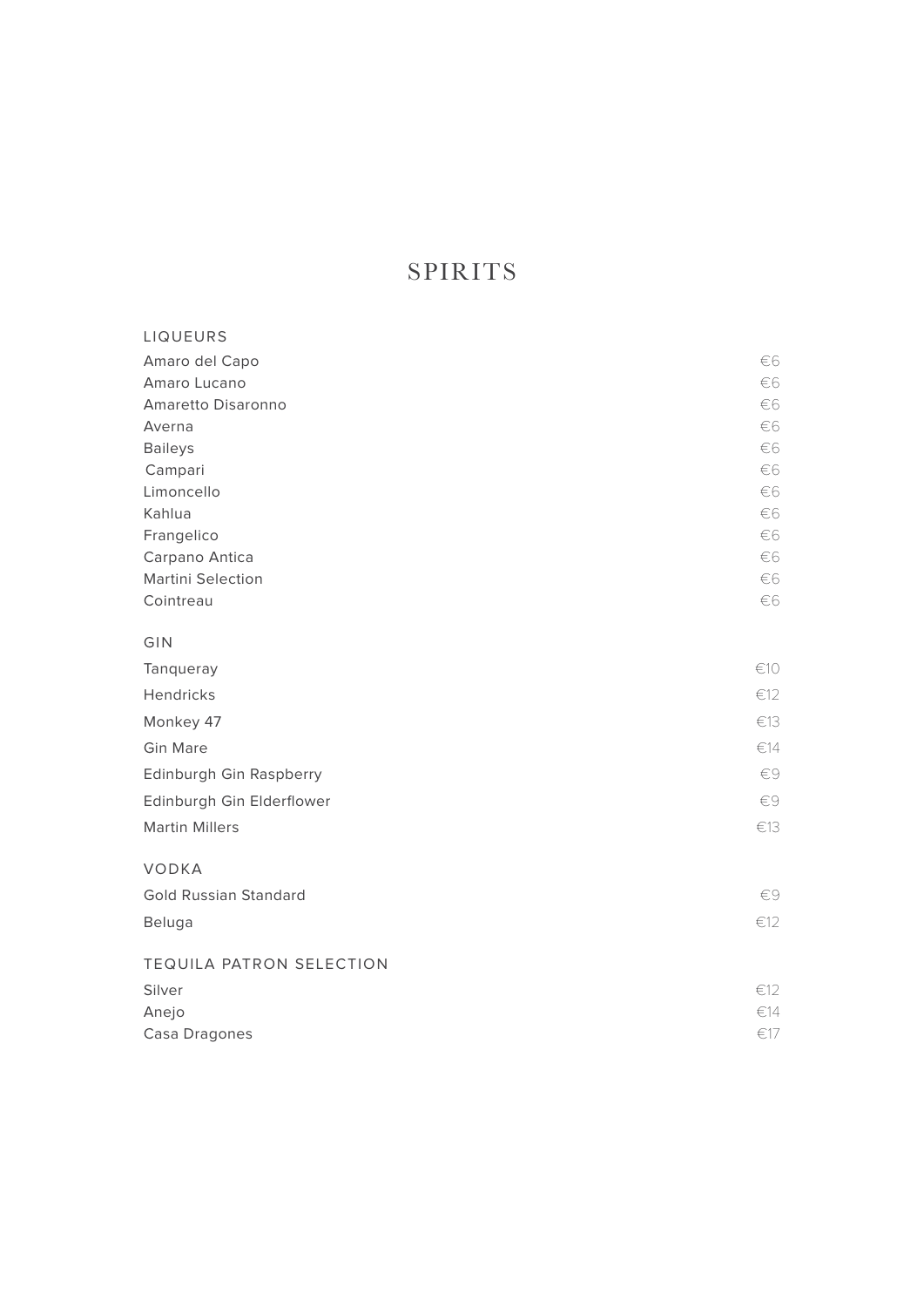## SPIRITS

| RUM                      |         |
|--------------------------|---------|
| El Dorado 8 Y.O.         | €10     |
| <b>Bumbu</b>             | €12     |
| Zacapa 23                | €19     |
| WHISKY                   |         |
| J.W. Black Label 12 Y.O. | €10     |
| Chivas Regal 18 Y.O.     | €14     |
| Glenmorangie 10 Y.O.     | €12     |
| Balvenie 12 Y.O.         | €12     |
| Oban 14 Y.O.             | €12     |
| Lagavulin 16 Y.O.        | €14     |
| Macallan Gold Speyside   | €14     |
| <b>BOURBON</b>           |         |
| <b>Buffalo Trace</b>     | €15     |
|                          |         |
| COGNAC                   |         |
| Camus VS                 | €10     |
| Remy Martin VSOP         | €12     |
| Henessy XO               | €30     |
| ARMAGNAC                 |         |
| Domaine Tariquet XO      | €12     |
|                          |         |
| <b>BEER</b>              |         |
| Cisk pint                | €6      |
| Heineken                 | $\in$ 5 |
| Corona                   | €6      |